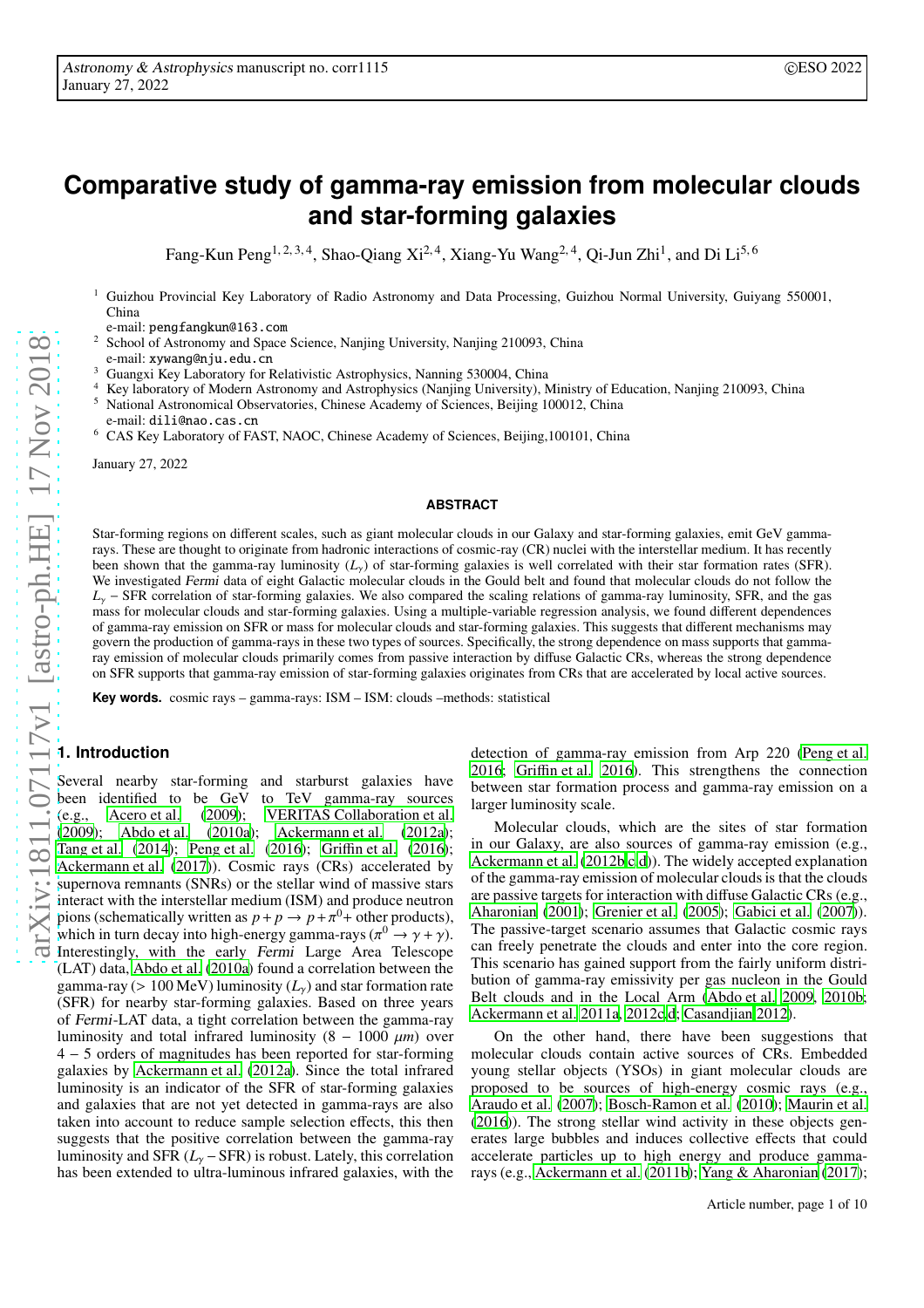[Yang et al.](#page-5-3) [\(2018\)](#page-5-3); [Aharonian et al.](#page-4-20) [\(2018\)](#page-4-20)). For low-mass YSOs such as T Tauri protostars, their jets and winds should be unimportant. However, these objects have bubbles and outflows that seem to sustain turbulence [\(Li et al. 2015\)](#page-4-21). This would mean that particles could also be accelerated to relativistic energies by turbulence or a magnetic reconnection process [\(del Valle et](#page-4-22) al. [2011\)](#page-4-22).

It has been clear that stars are born in the molecular gas, especially in regions with dense molecular gas, rather than those primarily with atomic hydrogen. The dense region within molecular clouds collapses and then forms new stars. The SFR of molecular clouds estimated from the far-infrared emission correlates well with the dense molecular gas mass traced by HCN for galaxies (e.g., [Gao & Solomon \(2004](#page-4-23))). This correlation continues to dense Galactic cores over a large scale of magnitude in SFR (e.g., [Wu et al. \(2005\)](#page-5-4); [Lada et al.](#page-4-24) [\(2010\)](#page-4-24)). As molecular clouds are a scaled down version of star-forming galaxies in some sense, the question arises whether the *L*<sub>γ</sub> − SFR correlation can extend to the scale of Galactic molecular clouds.

To study whether the SFR plays an important role in producing gamma-ray emission in molecular clouds, we here conduct a comparative study of the correlation between gammaray luminosity and SFR for Galactic molecular clouds and starforming galaxies. Furthermore, we systematically investigate the correlations among *L*γ, SFR, and gas mass *M* to study the relative dependence of  $L<sub>\gamma</sub>$  on SFR and gas mass. We analyzed the Fermi-LAT data of eight Galactic molecular clouds in the Gould Belt. We noted that the Fermi-LAT data of local molecular clouds of the Gould Belt had been used to probe the CR properties by several groups [\(Neronov et al. 2012](#page-4-25); [Yang et al. 2014](#page-5-5); [Neronov et al. 2017;](#page-4-26) [Shen et al. 2018\)](#page-4-27). However, these works focused on deriving the spectrum of the parent CRs through the resolved gamma-ray spectral analysis and compared it with the measurements of local Galactic CRs. Their relatively large offsets from the Galactic plane ensure little contamination from the diffuse Galactic gamma-ray emission. The close distances lead to a high detection significance of the gamma-ray emission. These make them good candidates for our study. The structure of the paper is as follows. In Section 2 we describe the data reduction and results of the Fermi-LAT observations. In Section 3 we study whether the  $L<sub>y</sub>$  − SFR correlation of galaxies can extend to the scale of Galactic molecular clouds. In Section 4 we present the study on the correlation among gamma-ray luminosity  $L<sub>y</sub>$ , SFR, and the gas mass *M*. In Section 5 we discuss the implications of these two-parameter and three-parameter correlations. Finally, we conclude in Section 6.

## **2. Fermi-LAT data reduction**

The LAT on board the Fermi mission is a pair-conversion instrument that is sensitive to GeV emission [\(Atwood et al. 2009](#page-4-28)). We accumulated data events from the start (MET 239557417) to 2017 April 6 (MET 513164606) to study gamma-ray emission from the Galactic molecular clouds. The basic information of the clouds, including the position, size, mass, and distance, is listed in Tables [1](#page-6-0) and [2.](#page-6-1) The current Fermi-LAT Pass 8 SOURCE data (P8R2 Version 6) and the standard Fermi science tools version v10r0p5 were used. All FRONT+BACK converting photons with energies higher than 0.3 GeV were taken into consideration to reduce the contamination from poor angular resolution events at lower energies. To limit the gammarays produced by CR interactions in the upper atmosphere, the maximum zenith-angle cut *zmax* = 90◦ was required. The expression of (DATA\_QUAL > 0) & & (LAT\_CONFIG ==1) was used to further filter the data in the gtmktime. We performed the binned maximum likelihood analysis on a region of interest (ROI) with a radius of 10◦ centered on the position of each Galactic molecular cloud. We used the 3FGL [\(Acero et al.](#page-4-29) [2015\)](#page-4-29) to generate the source model containing the position and spectral definition for all the point sources and diffuse emission within 15◦ of the ROI center. The extragalactic diffuse model iso\_P8R2\_SOURCE\_V6\_v06.txt was also included.

All molecular clouds in our sample extend several degrees above the Galactic plane on the sky. A comparison of the gamma-ray counts map with CO intensity reveals a good correlation between the gamma-ray and CO emission. The CO distribution in the direction of sight was reduced to a single peak by integrating the CO cube in the spatial dimension [\(Dame et al.](#page-4-30) [2001\)](#page-4-30). We particularly focused on the integral gamma-ray flux of each molecular cloud for the correlation studies. Because the Galactic diffuse gamma-ray emission in the ROI is dominated by the interaction between CRs and molecular clouds and neutral hydrogen is distributed diffusively in our Galaxy, we adopted the following method. The templates for modeling the spatial and spectral distribution of molecular clouds were extracted from the standard Galactic diffuse emission model, that is, a cube file named as gll\_iem\_v06.fits, provided by the Fermi-LAT Collaboration. We selected one region nearby with the same size for each molecular cloud as the background without significant CO emission. In each energy band, we obtained the average value in the background region, which was also used to model the residual Galactic diffuse emission of the molecular cloud. Then we obtained the molecular cloud templates by subtracting the above value from the standard gll\_iem\_v06.fits. After the source model was created, the standard commands *gtbin*, *gtltcube*, *gtexpcube2*, and *gtsrcmaps* were successively executed, then a maximum likelihood analysis was performed in binned mode using the tool *gtlike*  $\frac{1}{2}$  $\frac{1}{2}$  $\frac{1}{2}$ .

Cosmic rays generate diffuse gamma-ray emission by interacting with interstellar gas and magnetic fields during their propagation through the Galaxy. One way to derive the spatial and spectral information of the diffuse gamma-ray emission templates is to use the GALPROP code  $2$ . We therefore checked the results on a diffuse emission model that did not include a gas component with the help of GAL-PROP. We used models for the predicted Galactic diffuse gamma-ray emission obtained from the Fermi-LAT collaboration work [\(Ackermann et al. 2012d\)](#page-4-8), which provides 128 sets of maps corresponding to different model parameters. We tested 16 of these 128 templates and chose two each for the CR source distribution (Lorimer pulsars[\(Lorimer et al. 2006\)](#page-4-31), SNRs[\(Case & Bhattacharya 1998](#page-4-32))), vertical boundaries (4 kpc and 10 kpc), spin temperature for the optical depth correction (150 K and  $10^5$  K), and E(B-V) magnitude cut (2 mag and 5 mag). We did not include the  $H<sub>2</sub>$  component in these Galprop simulations. We used the spatial templates for pion-decay, bremsstrahlung radiation, and inverse Compton gamma-rays generated by GALPROP  $3$  [\(Vladimirov et al. 2011\)](#page-5-6) to replace the background model. The gamma-ray emissions of molecular clouds using the above 16 background models are consistent with those in Table [2,](#page-6-1) and the fluxes change at most by ∼ 15% in these models; see Table [3.](#page-6-2) These small differences do not affect our statistical results and conclusion.

https://fermi.gsfc.nasa.gov/ssc/data/analysis/scitools/binne

<span id="page-1-0"></span><https://galprop.stanford.edu/>

<span id="page-1-2"></span><span id="page-1-1"></span><sup>3</sup> <https://galprop.stanford.edu/webrun.php>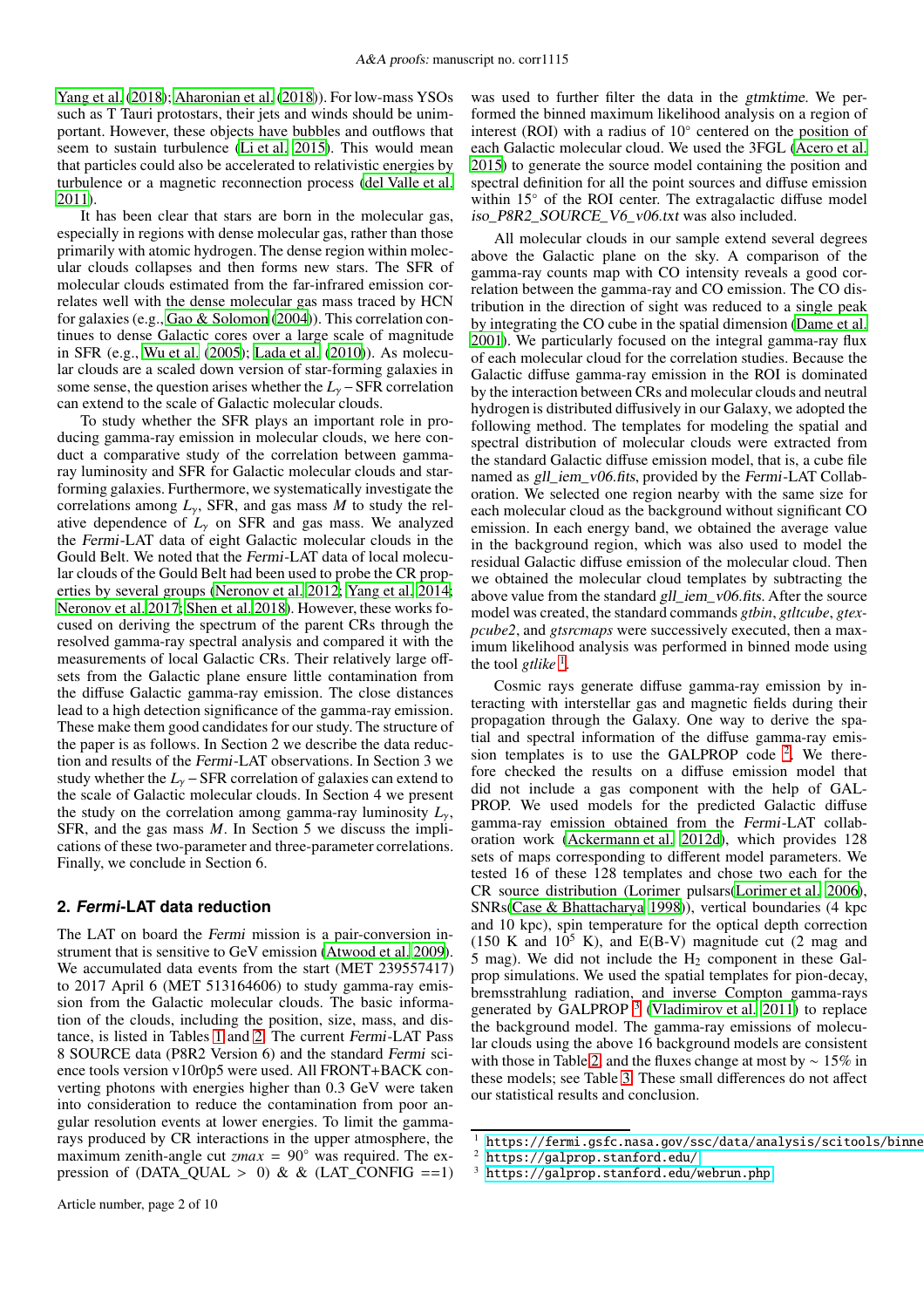The integral gamma-ray fluxes of molecular clouds are presented in Table [2.](#page-6-1) To conform with the energy range of the data for the star-forming galaxies, we extrapolated the flux in  $0.3 - 100$  GeV to that in the energy range of  $0.1 - 100$  GeV. The statistical error is small due to the high-significance detection. The data of gamma-ray emission in 0.1 − 100 GeV from star-forming galaxies were taken from previous publications [\(Ackermann et al. 2012a](#page-4-2); [Tang et al. 2014;](#page-5-1) [Peng et al. 2016\)](#page-4-3).

In order to reduce the possible contribution from leptonic emission, such as inverse Compton scatter and bremsstrahlung radiation at low energies, which would overestimate the flux due to hadronic CRs interaction, we also considered the Fermi-LAT data in 1−500 GeV. Moreover, the possible gamma-ray contamination emission from unresolved sources such as pulsars was also suppressed by increasing the threshold energy for the data analysis [\(Abdo et al. 2013\)](#page-4-33). To obtain the gamma-ray luminosity in 1-500 GeV ( $L_{1-500 \text{ GeV}}$ ), we performed a likelihood analysis of the latest Fermi-LAT data following a method that was similar to the previously used method. The results are shown in Tables [2](#page-6-1) and [4.](#page-7-0)

# **3. Do molecular clouds follow the** *L*γ**-SFR correlation of star-forming galaxies?**

As molecular clouds are a scaled-down version of star-forming galaxies in some sense, we first studied whether the *L*γ−SFR correlation of galaxies can extend to the scale of Galactic molecular clouds. To do this, we checked whether the Galactic molecular clouds fall onto the correlation line in the  $L<sub>y</sub>$  – SFR diagram of star-forming galaxies. Since  $L<sub>\gamma</sub>$  and SFR of molecular clouds and star-forming galaxies span 7−8 orders of magnitude, we reduced the dynamic range from clouds to star-forming galaxies by dividing the gamma-ray luminosity and SFR by the gas mass *M*. We compared the gamma-ray emissivity  $(L<sub>v</sub>/M)$  and SFR per unit mass for molecular clouds and star-forming galaxies. Although the methods for determining the gas masses for molecular clouds and star-forming galaxies are different, it has been proved that the molecular-line-derived masses and the extinction-derived masses accurately reflect the same material [\(Lada et al. 2012](#page-4-34)). We computed the average integral > 100 MeV gamma-ray emissivity per hydrogen atom of molecular clouds using the follow- $\frac{F_{\gamma}}{10^{-7} \text{ ph cm}^2 \text{ s}^{-1}} (\frac{d}{1 \text{ kpc}})^2 (\frac{M_{\text{gas}}}{10^5 M_{\text{gas}}}$  $\frac{M_{\rm gas}}{10^5 M_{\odot}}$ )<sup>-1</sup>, where the emissivity  $q_\gamma$  is in unit of ph s<sup>-1</sup> sr<sup>-1</sup> H<sup>-1</sup>,  $F_\gamma$  is the integral photon flux,  $M_{\text{gas}}$  is the total gas content of the molecular cloud, and *d* is the distance to Earth. The mean value of the ratio between the measured integral gamma-ray emissivity of local atomic hydrogen [\(Abdo et al. 2009\)](#page-4-12) and that of the sample molecular clouds in our work is  $1.13\pm0.69$ , and the median value is 0.90, indicating that the gamma-ray emissivities of molecular clouds are quite close to the emissivity of local atom hydrogen.

The results are reported in Figure [1.](#page-9-0) A correlation is evident between the gamma-ray emissivity  $(L_v/M)$  and SFR per unit mass for star-forming galaxies, but the molecular clouds significantly deviate from this correlation. The Pearson correlation coefficient of star-forming galaxies is  $r > 0.9$  and the chance probability is  $p < 10^{-4}$ . The derived total dispersions, including the intrinsic scatter of the data set and the statistic scatter, are 0.45 and 0.24 for the gamma-ray emissivity  $(L_v/M)$  in 0.1-100 GeV and 1-500 GeV, respectively. The gamma-ray emissivities  $(L<sub>\gamma</sub>/M)$  of molecular clouds are distributed in a narrow space and are comparable to the mean value of the Milky Way, which contains a great variety of different molecular clouds with different star-forming activities. The different scalings imply that

the gamma-ray emission of molecular clouds and star-forming galaxies has a different origin. The roughly constant gamma-ray emissivity among the clouds as well as the Milky Way supports the hypothesis that the gamma-ray emission of clouds is due to passive interactions by the diffuse Galactic CRs. This wide range of SFR/M may reflect the variations in the fractions of dense gas. The physical interpretation behind it could be due to the cloud evolution. The evolution of molecular clouds is controlled by a complex interplay of large-scale phenomena and microphysics, such as turbulence, magnetic field, outflow of young stellar objects, far-ultraviolet radiation, CR radiation, gas, and dust (e.g., [Vázquez-Semadeni et al. \(2011\)](#page-5-7), and reference therein).

# **4. Multiple-variable regression analysis**

In this section we conduct a multiple-variable regression analysis to study the correlations among the parameters of gamma-ray luminosity, SFR, and *M* for molecular clouds and star-forming galaxies, respectively. The underlying theory for this statistical analysis is that gamma-ray emission should depend on both the sources of CRs and the target gases. The sources of Galactic CRs could be SNRs and/or young stellar objects, which are indicated by the SFR. We therefore studied the correlation between gamma-ray luminosity and SFRs for molecular clouds and starforming galaxies. Furthermore, we systematically investigated the correlations among gamma-ray luminosity, SFR, and gas mass M to study the relative dependence of gamma-ray emission on SFR and gas mass. Through a comparative and statistic analysis, we examine whether the SFR plays an import role in producing gamma-ray emission in molecular clouds, and we study the difference of gamma-ray emission processes in molecular clouds and star-forming galaxies.

Generally speaking, the results of the regression analysis depend on the choice of dependent and independent variables [\(Isobe et al. 1990;](#page-4-35) [Feigelson & Babu 1992\)](#page-4-36), especially in our case, where the sample size is small and the intrinsic data scatter is large. The bisector or orthogonal method could be adopted to solve the problem from the point of view of mathematics. However, from a physical point of view, the independent and dependent variables are believed to be clear. For the given data set, SFR stands for the sources of CRs, the gas mass *M* stands for the target material, and  $L<sub>y</sub>$  is the result of CR interaction between sources and target. Therefore,  $L<sub>y</sub>$  was chosen as the independent variable in the following analysis.

The two-parameter correlation between  $L<sub>y</sub>$  and SFR for nearby star-forming galaxies has been found for the first time by [Abdo et al.](#page-4-1) [\(2010a](#page-4-1)), and it has been confirmed by followup studies [\(Ackermann et al. 2012a;](#page-4-2) [Tang et al. 2014;](#page-5-1) [Peng et al.](#page-4-3) [2016;](#page-4-3) Griffi[n et al. 2016\)](#page-4-4). This discovery is linked to the relation between CRs and SFR, although its origin is not yet fully understood. Here we explore the two-parameter correlations between gamma-ray luminosity and SFR (or gas mass) for star-forming galaxies and clouds to determine the roles that the SFR plays in producing gamma-ray emission and to understand the physical nature behind the scaling relations.

We modeled the two-parameter correlation using the form  $z = a + b \times x$ . To obtain the best-fitting parameters to the observational data with the two-parameter correlation analysis, we used the maximum likelihood approach. The joint likelihood function for two-parameter analysis is

$$
\mathcal{L}(a,b,\sigma) = \prod_{i} \frac{1}{\sqrt{2\pi\sigma^2}} \times e^{-\frac{(z_i - a - bx_i)^2}{2\sigma^2}},\tag{1}
$$

Article number, page 3 of 10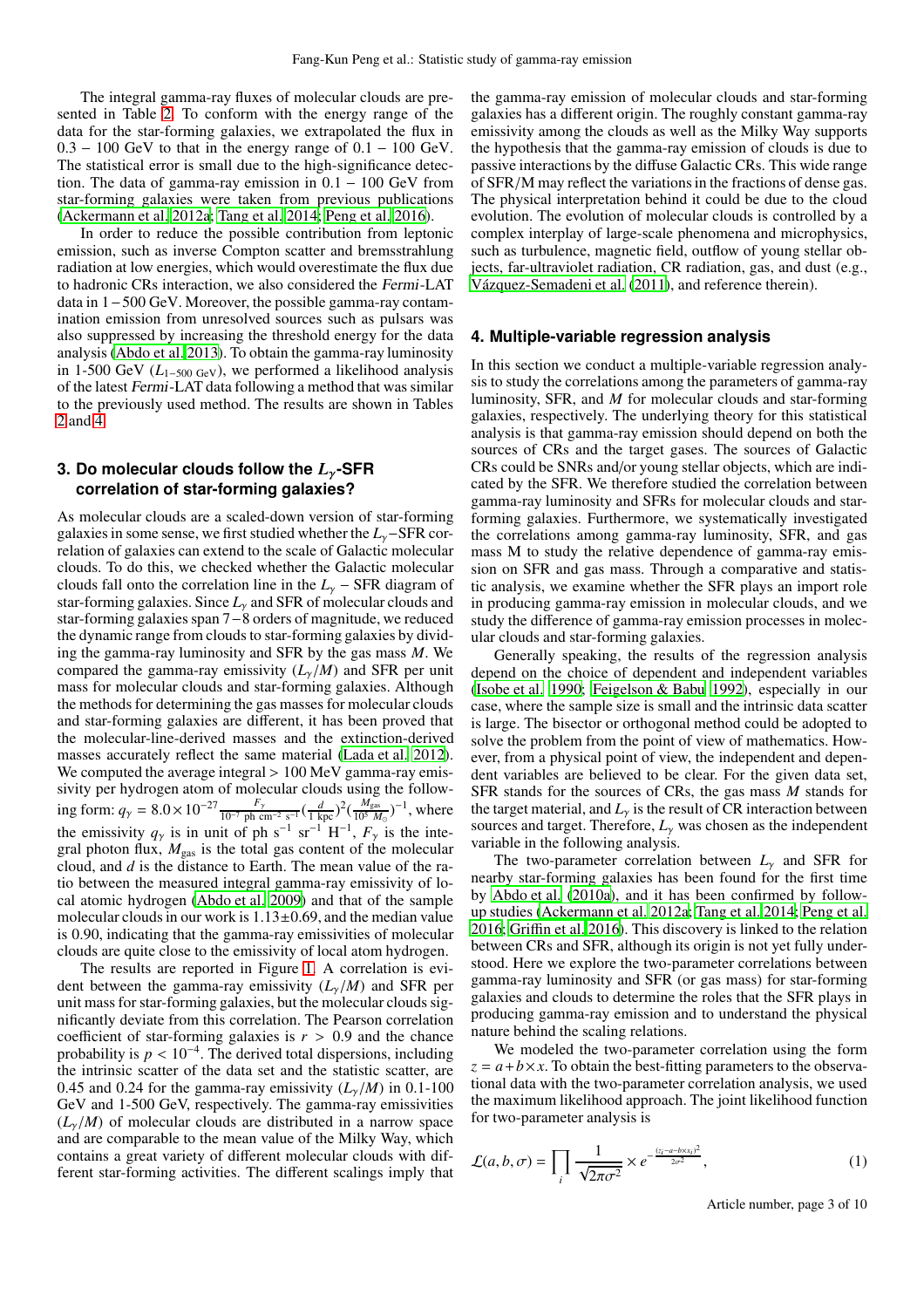where *i* is the corresponding serial number of molecular clouds or star-forming galaxies in our sample, *z* is *L*γ, and *x* is SFR (or *M*). They all are derived in logarithmic space. Since no error bars for SFR and *M* are available, and very small statistic errors in  $L<sub>y</sub>$  for some molecular clouds (see Table [2\)](#page-6-1) would lead to relatively large weights, no measurement errors were considered.  $\sigma$ is introduced to accommodate intrinsic scatter and measurement errors. The coefficients of *a*, *b*, and  $\sigma$  are constrained simultaneously by maximizing the joint likelihood function.

For each sample of molecular clouds and star-forming galaxies, we used the Python Markov chain Monte Carlo module EM-CEE [\(Foreman-Mackey et al. 2013](#page-4-37)) to explore the posterior distributions of parameters of  $a$ ,  $b$ , and  $\sigma$ . We derived the dispersion ( $\delta$ ) of a regression model with standard deviation of  $z^r$  from *z*, where *r* marks the *z* value derived from the regression model.

We applied this two-parameter correlation analysis to molecular clouds and star-forming galaxies using the forms  $log L<sub>v</sub>$  =  $a + b \log(SFR)$  or  $\log L_v = a + b \log(M)$ . The results of the correlations are shown in Tables [5](#page-7-1) and [6.](#page-7-2) The results in Tables [5](#page-7-1) and [6](#page-7-2) show at first glance that all correlations between *L*1−500 GeV and SFR or *M* are significant from the statistical point of view, even though there is some difference in the correlation coefficients and the dispersion of the fit. Particularly, stronger dependences of *L*1−500 GeV on gas mass *M* for molecular clouds and *L*1−500 GeV on SFR for star-forming galaxies are indicated by the Pearson correlation coefficient  $r > 0.9$  and the chance probability *p* < 10−<sup>4</sup> . Figure [2](#page-9-1) shows the correlation between gamma-ray luminosity and mass *M* of the molecular cloud sample.

As described above, the gamma-ray emission from starforming regions originates from CR interactions. In principle, *L*<sup>γ</sup> may depend not only on the number of CR sources denoted by the SFR, but also on the mass of the target gas that is denoted by *M*. Therefore, it is interesting to investigate the possible multiparameter correlation among *L*γ, SFR, and *M*. The likelihood function can also be conveniently applied to the three-parameter correlation case by introducing an additional term of  $c \times y_i$ , that is,  $logL<sub>y</sub> = a + blog(SFR) + clog(M)$ . The relative dependence of  $L<sub>y</sub>$  on SFR or *M* is shown clearly through this three-parameter correlation analysis, which is helpful to reveal the mechanism of gamma-ray emission.

The results of three-parameter correlations among *L*γ, SFR, and *M* for molecular clouds and star-forming galaxies are reported in Table [7.](#page-7-3) The best-fit correlations are

$$
log(L_{1-500 \text{ GeV}}) = (26.67^{+2.02}_{-1.90}) + (-0.33^{+0.29}_{-0.29})log(SFR)
$$
  
 
$$
+ (1.23^{+0.22}_{-0.22})log(M)
$$
 (2)

for molecular clouds and

$$
log(L_{1-500 \text{ GeV}}) = (40.49^{+2.24}_{-2.25}) + (1.37^{+0.12}_{-0.12})log(SFR)
$$
  
+(-0.24<sup>+0.25</sup><sub>-0.25</sub>)log(M) (3)

for star-forming galaxies, respectively. The derived  $1\sigma$  errors of these coefficients are listed in Table [7.](#page-7-3) The Pearson correlation coefficient  $r > 0.9$  and chance probability  $p < 10^{-4}$  suggest strong correlations among *L*1−500 GeV , SFR, and *M*. For molecular clouds, the weak dependence on SFR, as indicated by  $b \sim 0$ within the error box, shows that the  $1 - 500$  GeV gamma-ray luminosity is principally proportional to the gas mass *M*. However, the results for galaxies are the opposite.  $c = -0.24^{+0.25}_{-0.25}$  means<br>that the samma gay luminosity of galaxies danged little on the that the gamma-ray luminosity of galaxies depends little on the total gas mass *M*. There is a clear trend that  $L_{1-500 \text{ GeV}}$  increases with SFR. These results are consistent with the two-parameter correlations analysis. The dispersion and linear coefficient for the three-parameter correlation are almost the same as those of the two-parameter fit of  $L_{1-500 \text{ GeV}} - M$  for molecular clouds and *L*1−500 GeV − SFR for star-forming galaxies, respectively. Introducing the third parameter into the three-parameter correlation does not improves the fit significantly, which implies a weak dependence of *L*<sup>γ</sup> on SFR for molecular clouds, and on *M* for star-forming galaxies. The regression lines together with  $1\sigma$  dispersion regions are also presented in Figure [3.](#page-9-2) For a comparison with previous works, we also performed a multi-parameter correlation analysis for molecular clouds and star-forming galaxies using a  $0.1 - 100 \text{ GeV}$  gamma-ray luminosity. The results are reported in Table [8](#page-8-0)

## **5. Discussion**

The correlation among  $L<sub>y</sub>$ , SFR, and *M* is of theoretical interest in understanding the mechanism of GeV emission in molecular clouds and star-forming galaxies. The formula for estimating the gamma-ray emission quantitatively [\(Aharonian et al. 2018](#page-4-20)) reads

$$
\frac{L_{\gamma}(\geqslant E_{\gamma})}{10^{34} \text{ erg s}^{-1}} = 5.6(\frac{M}{10^5 M_{\odot}})(\frac{\eta}{1.5})(\frac{u_{\text{CR}}(\geqslant 10 E_{\gamma})}{1 \text{ ev cm}^{-3}}),\tag{4}
$$

where *M* is the mass of the relevant region,  $\eta$  accounts for the presence of nuclei higher in mass than hydrogen in CRs and interstellar matter, and  $u_{CR}$  is the CR density.

If the molecular clouds in our sample are an active source of CR acceleration, similar to star-forming galaxies, or if the embedded YSOs can contribute CRs at a comparable level of the Galactic CR sea, gamma-ray emission should also show a correlation with CR density (denoted as SFR), smoothly connecting the *L*<sup>γ</sup> − SFR relationship of star-forming galaxies. Correspondingly, the dependence of  $L<sub>\gamma</sub>$  on the SFR in three-parameters correlation should be much stronger. However, this is not supported by our data analysis. The data set of molecular clouds and starforming galaxies is located in different regions in the diagram of gamma-ray emissivity  $(L_v/M)$  and SFR per unit mass (Fig-ure [1\)](#page-9-0). The gamma-ray emissivity  $(L_v/M)$  remains to be a constant for different SFR/*M* for Galactic molecular clouds. This is consistent with the gamma-ray's being produced outside of the cloud and with the recent study of diffuse Fermi gamma-ray emission, which seems to trace the total molecular gas content on a global scale [\(Remy et al. 2018](#page-4-38)). The nice linear correlation between  $L<sub>\gamma</sub>$  and total mass for molecular clouds is demonstrated by the slope of  $1.02^{+0.14}_{-0.14}$ . In other words, the CRs that produce the dominant part of the gamma-ray emission in molecular clouds may be accelerated outside, as expected from the passive-cloud scenario. These molecular clouds float in the sea of the Galactic CRs, and the produced gamma-ray emission is proportional to the total gas mass under the hypothesis that the non-violent change CRs flux penetrates the clouds. The embedded massive stars may contribute to CRs secondarily or account for some CR hot spots around clusters of young stellar objects (e.g., [Marchili et al. \(2018\)](#page-4-39)). The Pearson correlation coefficient of *L*<sup>γ</sup> − SFR for molecular clouds is also good from a statistical point of view, but it may simply reflect the  $L_{\gamma}$  –  $M_{\text{dense}}$  correlation, as  $M_{dense}$  is a proxy of SFR. It could be naturally explained by the combination of an only mildly varying fraction of dense gas mass (see Table [1\)](#page-6-0) and a tight  $L<sub>γ</sub> - M$  correlation.

For star-forming galaxies, the Pearson correlation coefficient and dispersion of  $L<sub>y</sub> - M$  correlation demonstrates that the twoparameter relationship is poor, which is consistent with results of the three-parameter correlation. The gamma-ray luminosity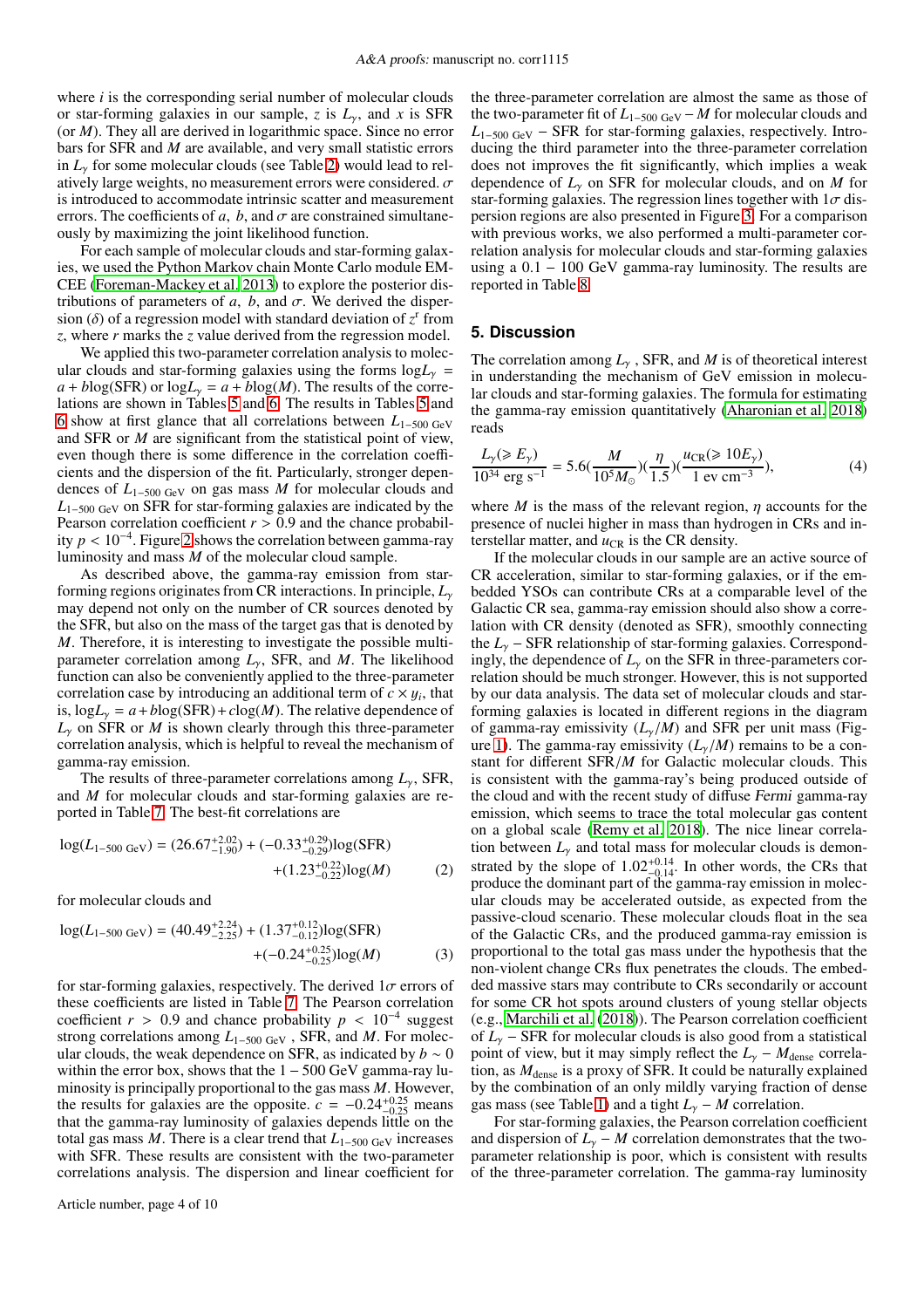of star-forming galaxies can be parameterized by  $L_y \sim f_{\text{cal}} L_{\text{CR}}$ , where  $L_{CR}$  is the CR luminosity in galaxies, which is proportional to the SFR, and  $f_{cal}$  is the calorimetric factor denoting the fraction of the energy of CRs converted into secondary pions. Star-forming galaxies with an SFR >  $10 M_{\odot}$  yr<sup>-1</sup> are close to the calorimetric limit (e.g., [\(Lacki et al. 2011;](#page-4-40) [Wang & Fields](#page-5-8) [2018\)](#page-5-8)), that is,  $f_{\text{cal}} \approx 1$ . If the CR calorimetry hypothesis were to hold, the slope of the relation between the gammaray luminosity and SFR would be unity. The observed slope of the relation is steeper than unity, however [\(Abdo et al. 2010a](#page-4-1); [Ackermann et al. 2012a](#page-4-2); [Tang et al. 2014](#page-5-1); [Peng et al. 2016\)](#page-4-3), indicating that galaxies with lower SFRs may have smaller  $f_{\text{cal}}$ . [Pfrommer et al.](#page-4-41) [\(2017\)](#page-4-41) reproduced the observed relation between far-infrared and gamma-ray emission using magnetohydrodynamical galaxy formation simulations with self-consistent CR physics. They found that the calorimetric factor  $f_{\text{cal}}$  decreases smoothly toward lower SFRs due to the increasing adiabatic losses of CRs.

#### **6. Conclusions**

We have analyzed the Fermi-LAT data of eight Galactic molecular clouds in the Gould Belt. Through a comparative study of the correlations among the gamma-ray luminosity, SFR, and gas mass *M*, we found that the gamma-ray luminosity of molecular clouds is strongly dependent on the total gas mass *M* and weakly dependent on SFR. The SFR inside molecular clouds makes minor contribution to the gamma-ray emission. The results of starforming galaxies are just the opposite. A tight dependence between the gamma-ray luminosity and SFR is found, with little dependence on *M*. The different empirical correlations found in molecular clouds and star-forming galaxies indicates that different mechanisms produce the gamma-ray emission, with Galactic clouds being more of a passive target to interact with CRs. The gamma-ray emission in molecular clouds originates predominantly from the interaction of diffuse galactic CRs. Star-forming galaxies are effective reservoirs for CRs, and a significant fraction of CR energy is transferred into secondary gamma-rays, at least for those with GeV emission that are observed by Fermi-LAT.

#### **Acknowledgments**

This work is partially supported by the National Key R & D program of China under the grant 2018YFA0404203 and 2017YFA0402600, and the NSFC grants 11625312, 11851304, U1731238, 11565010, and 11725313. F.K. Peng acknowledges support from the Doctoral Starting up Foundation of Guizhou Normal University 2017 (GZNUD[2017] 33) and the open project of Guangxi Key Laboratory for Relativistic Astrophysics. Q.J. Zhi acknowledges support from the science and technology innovation talent team (grant (2015)0415), the High Level Creative Talents (grant (2016)-4008) and Innovation Team Foundation of the Education Department (grant [2014]35) of Guizhou Province. D. Li acknowledges support from the International Partnership Program of Chinese Academy of Sciences, Grant No.114A11KYSB20160008 and the CAS Strategic Priority Re search Program No. XDB23000000. We thank R.Z. Yang, R.-Y. Liu, J.Z. Wang, K.P. Qiu and H. Chen for useful discussions. This work has made use of data and software provided by the Fermi Science Support Center.

#### **References**

- <span id="page-4-1"></span>Abdo, A. A., Ackermann, M., Ajello, M., et al. 2010a, A&A, 523, L2
- <span id="page-4-12"></span>Abdo, A. A., Ackermann, M., Ajello, M., et al. 2009, ApJ, 703, 1249
- <span id="page-4-13"></span>Abdo, A. A., Ackermann, M., Ajello, M., et al. 2010b, ApJ, 710, 133
- <span id="page-4-33"></span>Abdo, A. A., Ajello, M., Allafort, A., et al. 2013, ApJS, 208, 17
- <span id="page-4-29"></span>Acero, F., Ackermann, M., Ajello, M., et al. 2015, ApJS, 218, 23
- <span id="page-4-0"></span>Acero, F., Aharonian, F., Akhperjanian, A. G., et al. 2009, Science, 326, 1080
- <span id="page-4-5"></span>Ackermann, M., Ajello, M., Albert, A., et al. 2017, ApJ, 836, 208
- <span id="page-4-7"></span>Ackermann, M., Ajello, M., Allafort, A., et al. 2012c, ApJ, 756, 4 Ackermann, M., Ajello, M., Allafort, A., et al. 2012b, ApJ, 755, 22
- <span id="page-4-19"></span><span id="page-4-6"></span>Ackermann, M., Ajello, M., Allafort, A., et al. 2011b, Science, 334, 1103
- <span id="page-4-2"></span>Ackermann, M., Ajello, M., Allafort, A., et al. 2012a, ApJ, 755, 164
- <span id="page-4-8"></span>Ackermann, M., Ajello, M., Atwood, W. B., et al. 2012d, ApJ, 750, 3
- <span id="page-4-14"></span>Ackermann, M., Ajello, M., Baldini, L., et al. 2011a, ApJ, 726, 81
- <span id="page-4-9"></span>Aharonian, F. A. 2001, Space Sci. Rev., 99, 187
- <span id="page-4-20"></span>Aharonian, F., Yang, R., & de Oña Wilhelmi, E. 2018, [arXiv:1804.02331](http://arxiv.org/abs/1804.02331)
- <span id="page-4-16"></span>Araudo, A. T., Romero, G. E., Bosch-Ramon, V., & Paredes, J. M. 2007, A&A,
- 476, 1289
- <span id="page-4-28"></span>Atwood, W. B., Abdo, A. A., Ackermann, M., et al. 2009, ApJ, 697, 1071
- <span id="page-4-17"></span>Bosch-Ramon, V., Romero, G. E., Araudo, A. T., & Paredes, J. M. 2010, A&A, 511, A8
- <span id="page-4-57"></span>Braun, R., Thilker, D. A., Walterbos, R. A. M., & Corbelli, E. 2009, ApJ, 695, 937
- <span id="page-4-49"></span>Carpenter, J. M., & Hodapp, K. W. 2008, Handbook of Star Forming Regions, Volume I, 4, 899
- <span id="page-4-15"></span>Casandjian, J.-M. 2012, American Institute of Physics Conference Series, 1505, 37
- <span id="page-4-32"></span>Case, G. L., & Bhattacharya, D. 1998, ApJ, 504, 761
- <span id="page-4-61"></span>Cillis, A. N., Torres, D. F., & Reimer, O. 2005, ApJ, 621, 139
- <span id="page-4-30"></span>Dame, T. M., Hartmann, D., & Thaddeus, P. 2001, ApJ, 547, 792
- <span id="page-4-22"></span>del Valle, M. V., Romero, G. E., Luque-Escamilla, P. L., Martí, J., & Ramón Sánchez-Sutil, J. 2011, ApJ, 738, 115
- <span id="page-4-36"></span>Feigelson, E. D., & Babu, G. J. 1992, ApJ, 397, 55
- <span id="page-4-60"></span>Förster Schreiber, N. M., Genzel, R., Lutz, D., & Sternberg, A. 2003, ApJ, 599, 193
- <span id="page-4-37"></span>Foreman-Mackey, D., Hogg, D. W., Lang, D., & Goodman, J. 2013, PASP, 125, 306
- <span id="page-4-54"></span>Fukui, Y., Kawamura, A., Minamidani, T., et al. 2008, ApJS, 178, 56-70
- <span id="page-4-11"></span>Gabici, S., Aharonian, F. A., & Blasi, P. 2007, Ap&SS, 309, 365
- <span id="page-4-23"></span>Gao, Y., & Solomon, P. M. 2004, ApJ, 606, 271
- <span id="page-4-10"></span>Grenier, I. A., Casandjian, J.-M., & Terrier, R. 2005, Science, 307, 1292
- <span id="page-4-4"></span>Griffin, R. D., Dai, X., & Thompson, T. A. 2016, ApJ, 823, L17
- <span id="page-4-48"></span>Heiderman, A., Evans, N. J., II, Allen, L. E., Huard, T., & Heyer, M. 2010, ApJ, 723, 1019-1037
- <span id="page-4-53"></span>Hughes, A., Staveley-Smith, L., Kim, S., Wolleben, M., & Filipović, M. 2007, MNRAS, 382, 543

<span id="page-4-35"></span>Isobe, T., Feigelson, E. D., Akritas, M. G., & Babu, G. J. 1990, ApJ, 364, 104 Knude, J. 2010, [arXiv:1006.3676](http://arxiv.org/abs/1006.3676)

- <span id="page-4-42"></span><span id="page-4-40"></span>Lacki, B. C., Thompson, T. A., Quataert, E., Loeb, A., & Waxman, E. 2011, ApJ, 734, 107
- <span id="page-4-34"></span>Lada, C. J., Forbrich, J., Lombardi, M., & Alves, J. F. 2012, ApJ, 745, 190
- <span id="page-4-24"></span>Lada, C. J., Lombardi, M., & Alves, J. F. 2010, ApJ, 724, 687
- <span id="page-4-59"></span>Lenc, E., & Tingay, S. J. 2006, AJ, 132, 1333
- <span id="page-4-56"></span>Leroy, A., Bolatto, A., Stanimirovic, S., et al. 2007, ApJ, 658, 1027
- <span id="page-4-21"></span>Li, H., Li, D., Qian, L., et al. 2015, ApJS, 219, 20
- <span id="page-4-45"></span>Lombardi, M., Alves, J., & Lada, C. J. 2011, A&A, 535, A16
- Lombardi, M., Lada, C. J., & Alves, J. 2010, A&A, 512, A67
- <span id="page-4-44"></span>
- <span id="page-4-43"></span>Lombardi, M., Lada, C. J., & Alves, J. 2008, A&A, 480, 785
- <span id="page-4-31"></span>Lorimer, D. R., Faulkner, A. J., Lyne, A. G., et al. 2006, MNRAS, 372, 777
- <span id="page-4-46"></span>Luhman, K. L. 2008, Handbook of Star Forming Regions, Volume II, 5, 169
- <span id="page-4-39"></span>Marchili, N., Piano, G., Cardillo, M., et al. 2018, [arXiv:1803.05968](http://arxiv.org/abs/1803.05968)
- <span id="page-4-18"></span>Maurin, G., Marcowith, A., Komin, N., Krayzel, F., & Lamanna, G. 2016, A&A, 591, A71
- <span id="page-4-47"></span>Mizuno, A., Hayakawa, T., Tachihara, K., et al. 1999, PASJ, 51, 859
- <span id="page-4-25"></span>Neronov, A., Semikoz, D. V., & Taylor, A. M. 2012, Physical Review Letters, 108, 051105
- <span id="page-4-26"></span>Neronov, A., Malyshev, D., & Semikoz, D. V. 2017, A&A, 606, A22
- <span id="page-4-58"></span>Nieten, C., Neininger, N., Guélin, M., et al. 2006, A&A, 453, 459
- <span id="page-4-52"></span>Paladini, R., Montier, L., Giard, M., et al. 2007, A&A, 465, 839
- <span id="page-4-3"></span>Peng, F.-K., Wang, X.-Y., Liu, R.-Y., Tang, Q.-W., & Wang, J.-F. 2016, ApJ, 821, L20
- <span id="page-4-41"></span>Pfrommer, C., Pakmor, R., Simpson, C. M., & Springel, V. 2017, ApJ, 847, L13
- <span id="page-4-50"></span>Pokhrel, R., Gutermuth, R., Ali, B., et al. 2016, MNRAS, 461, 22
- <span id="page-4-38"></span>Remy, Q., Grenier, I. A., Marshall, D. J., & Casandjian, J. M. 2018, A&A, 611, A51
- <span id="page-4-27"></span>Shen, Z.-Q., Liang, Y.-F., Duan, K.-K., et al. 2018, [arXiv:1801.06075](http://arxiv.org/abs/1801.06075)
- <span id="page-4-55"></span>Stanimirovic, S., Staveley-Smith, L., Dickey, J. M., Sault, R. J., & Snowden, S. L. 1999, MNRAS, 302, 417
- <span id="page-4-51"></span>Strong, A. W., Porter, T. A., Digel, S. W., et al. 2010, ApJ, 722, L58

Article number, page 5 of 10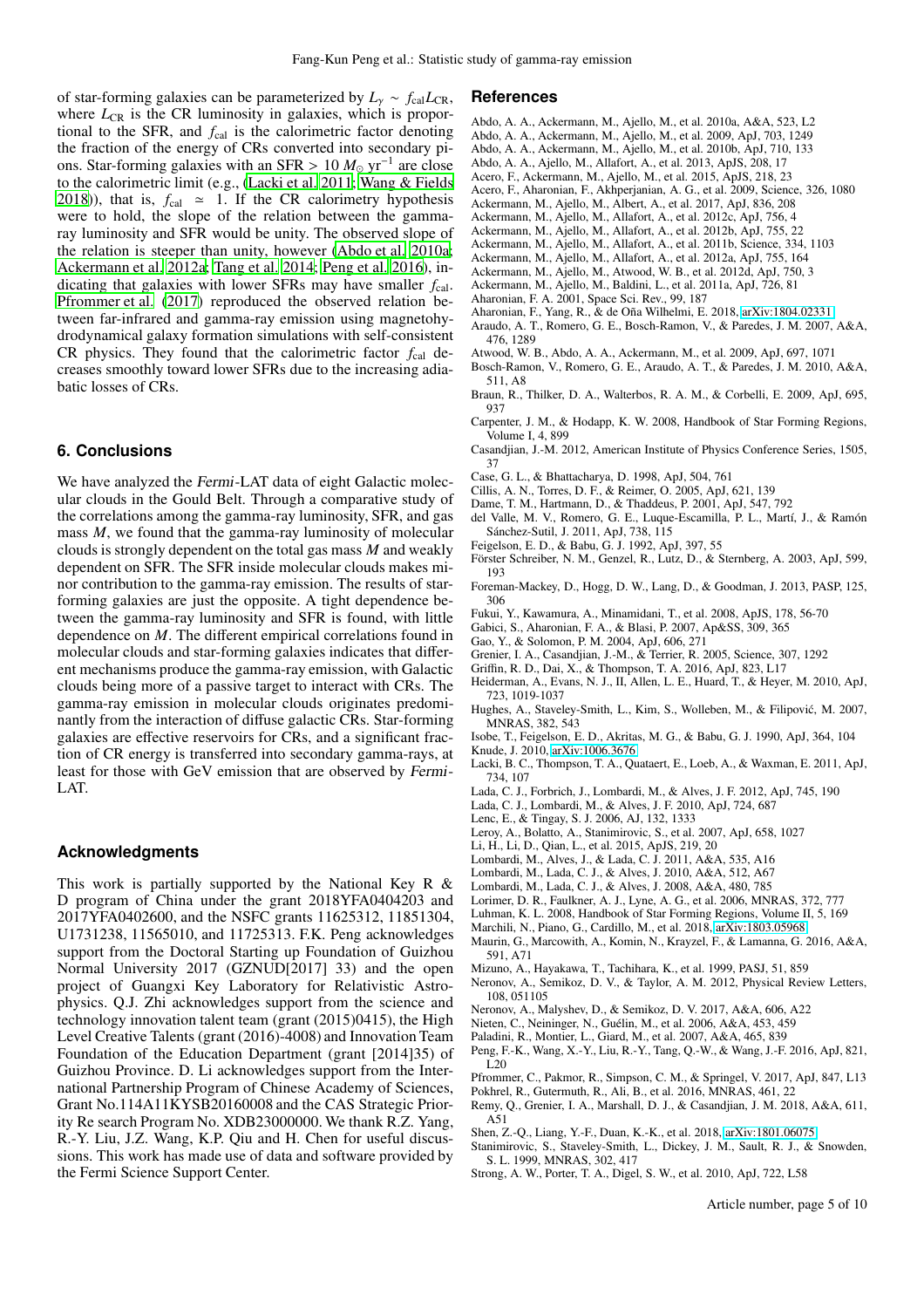<span id="page-5-10"></span>Staveley-Smith, L., Kim, S., Calabretta, M. R., Haynes, R. F., & Kesteven, M. J. 2003, MNRAS, 339, 87

- <span id="page-5-1"></span>Tang, Q.-W., Wang, X.-Y., & Tam, P.-H. T. 2014, ApJ, 794, 26
- <span id="page-5-7"></span>Vázquez-Semadeni, E., Banerjee, R., Gómez, G. C., et al. 2011, MNRAS, 414, 2511
- <span id="page-5-0"></span>VERITAS Collaboration, Acciari, V. A., Aliu, E., et al. 2009, Nature, 462, 770
- <span id="page-5-6"></span>Vladimirov, A. E., Digel, S. W., Jóhannesson, G., et al. 2011, Computer Physics Communications, 182, 1156
- <span id="page-5-8"></span>Wang, X., & Fields, B. D. 2018, MNRAS, 474, 4073
- <span id="page-5-11"></span>Wilke, K., Klaas, U., Lemke, D., et al. 2004, A&A, 414, 69
- <span id="page-5-4"></span>Wu, J., Evans, N. J., II, Gao, Y., et al. 2005, ApJ, 635, L173
- <span id="page-5-2"></span>Yang, R.-z., & Aharonian, F. 2017, A&A, 600, A107
- <span id="page-5-3"></span>Yang, R.-z., de Oña Wilhelmi, E., & Aharonian, F. 2018, A&A, 611, A77
- <span id="page-5-5"></span>Yang, R.-z., de Oña Wilhelmi, E., & Aharonian, F. 2014, A&A, 566, A142
- <span id="page-5-9"></span>Yin, J., Hou, J. L., Prantzos, N., et al. 2009, A&A, 505, 497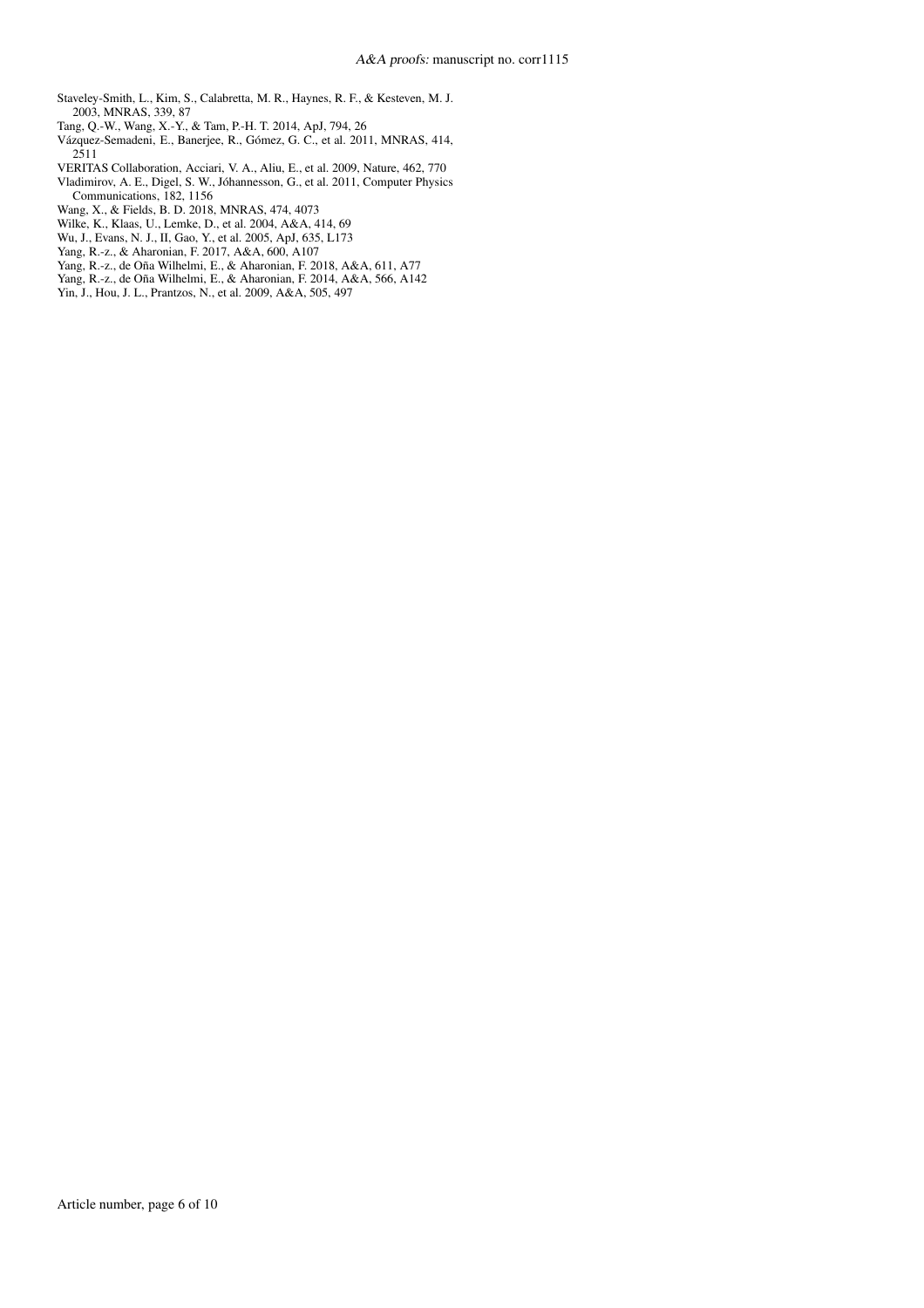<span id="page-6-0"></span>Table 1. Basic information on Galactic molecular clouds.

| $\overline{\text{Name}}$ | Distance         | $M_{\rm total,\odot}$ | $M_{\rm dense,\odot}$ | <b>SFR</b>                            |
|--------------------------|------------------|-----------------------|-----------------------|---------------------------------------|
|                          | pc               |                       |                       | $[10^{-6} M_{\odot} \text{ yr}^{-1}]$ |
| <b>RCrA</b>              | $148 \pm 30^{1}$ | 1137                  | 258                   | 25                                    |
| Oph                      | $119 \pm 6^2$    | 14165                 | 1296                  | 79                                    |
| Perseus                  | $240 \pm 13^3$   | 18438                 | 1880                  | 150                                   |
| Taurus                   | $153 \pm 8^3$    | 14964                 | 1766                  | 84                                    |
| Orion A                  | $371 \pm 10^4$   | 67714                 | 13721                 | 715                                   |
| Orion B                  | $398 \pm 12^4$   | 71828                 | 7261                  | 159                                   |
| Chamaeleon               | $200^5$          | $5000^5$              | $342^{6}$             | $29^{7}$                              |
| Mon $R2$                 | $830^{8}$        | $40000^{8}$           | 2031 <sup>8</sup>     | $82^{9}$                              |

Notes. The third and forth columns are the total masses and dense masses estimated from the infrared extinction map at  $A_K \geq 0.1$  mag and  $A_K \geq 0.8$  mag, respectively [\(Lada et al. 2010\)](#page-4-24). The last column is the SFR derived from the YSO observation. The masses and SFRs not marked are from [Lada et al.](#page-4-24) [\(2010](#page-4-24)).

References. (*1*) [Knude](#page-4-42) [\(2010\)](#page-4-42) ; (*2*) [Lombardi et al.](#page-4-43) [\(2008\)](#page-4-43) ; (*3*) [Lombardi et al. \(2010\)](#page-4-44) ; (*4*) [Lombardi et al. \(2011\)](#page-4-45) ; (*5*) [Luhman](#page-4-46) [\(2008\)](#page-4-46) ; (*6*) [Mizuno et al. \(1999\)](#page-4-47) ; (*7*) [Heiderman et al. \(2010\)](#page-4-48) ; (*8*) [Carpenter & Hodapp \(2008\)](#page-4-49) ; (*9*) [Pokhrel et al.](#page-4-50) [\(2016\)](#page-4-50) .

Table 2. Parameters and gamma-ray fluxes of Galactic molecular clouds.

<span id="page-6-1"></span>

| Name               | $(l_s[^{\circ}],b_s[^{\circ}])$ | $\theta$ <sup>[°</sup> ] | $(l_b[^{\circ}],b_b[^{\circ}])$ | $Flux0.1-100 GeV$ | Error | $\overline{Flux}_{1-500~\mathrm{GeV}}$ | Error |
|--------------------|---------------------------------|--------------------------|---------------------------------|-------------------|-------|----------------------------------------|-------|
| <b>RCrA</b>        | $(0.56,-19.63)$                 | 3                        | $(6.94, -19.63)$                | 0.91              | 2.24  | 0.87                                   | 0.15  |
| Oph                | (355.81, 16.63)                 | 5                        | (34.94, 16.63)                  | 11.3              | 0.56  | 12.1                                   | 2.80  |
| Perseus            | $(159.31,-20.25)$               | 4                        | $(148.44,-19.88)$               | 4.72              | 0.29  | 4.82                                   | 0.76  |
| Taurus             | $(173.19,-14.75)$               | 6                        | $(143.94,-19.50)$               | 16.4              | 6.69  | 15.4                                   | 1.27  |
| Orion A            | $(212.19,-19.13)$               | 4                        | $(233.69,-19.13)$               | 9.35              | 4.06  | 9.10                                   | 9.34  |
| Orion B            | $(204.56,-13.75)$               | 4                        | $(233.69,-19.13)$               | 9.26              | 10.2  | 8.70                                   | 14.3  |
| Chamaeleon         | $(300.43,-16.13)$               | 5.5                      | $(283.81,-16.13)$               | 4.56              | 1.21  | 4.46                                   | 3.53  |
| Mon R <sub>2</sub> | $(213.81,-12.63)$               | 1.5                      | $(233.81,-18.75)$               | 1.91              | 1.17  | 1.81                                   | 9.47  |
| RCrA               | $(0.56,-19.63)$                 | 3                        | $(6.94, -19.63)$                | 0.73              | 1.80  | 0.33                                   | 0.06  |
| Oph                | (355.81, 16.63)                 | 5                        | (34.94, 16.63)                  | 10.2              | 0.51  | 5.46                                   | 1.27  |
| Perseus            | $(159.31,-20.25)$               | 4                        | $(148.44,-19.88)$               | 4.02              | 0.24  | 2.01                                   | 0.32  |
| Taurus             | $(173.19,-14.75)$               | 6                        | $(143.94,-19.50)$               | 13.6              | 5.56  | 6.32                                   | 0.52  |
| Orion A            | $(212.19,-19.13)$               | 4                        | $(233.69,-19.13)$               | 7.75              | 3.37  | 3.73                                   | 3.83  |
| Orion B            | $(204.56,-13.75)$               | 4                        | $(233.69,-19.13)$               | 7.56              | 8.32  | 3.55                                   | 5.83  |
| Chamaeleon         | $(300.43,-16.13)$               | 5.5                      | $(283.81,-16.13)$               | 3.78              | 1.00  | 1.86                                   | 1.47  |
| Mon R <sub>2</sub> | $(213.81,-12.63)$               | 1.5                      | $(233.81,-18.75)$               | 1.56              | 0.95  | 0.75                                   | 3.93  |

Notes. The second and third columns are the position and size of the source region. The forth column is the position of the background estimation region, whose size is the same as the source region. The fluxes and errors above the double horizontal lines in 0.1-100 GeV are in units of  $10^{-7}$  ph cm<sup>-2</sup> s<sup>-1</sup> and  $10^{-9}$  ph cm<sup>-2</sup> s<sup>-1</sup>, respectively. The fluxes and errors above the double horizontal lines in 1-500 GeV are in units of  $10^{-8}$  ph cm<sup>-2</sup> s<sup>-1</sup> and  $10^{-10}$  ph cm<sup>-2</sup> s<sup>-1</sup>, respectively. The fluxes and errors below the double horizontal lines are in units of  $10^{-10}$  erg cm<sup>-2</sup> s<sup>-1</sup> and  $10^{-12}$  erg cm<sup>-2</sup> s<sup>-1</sup>, respectively.

Table 3. Change in gamma-ray flux of the first three molecular clouds for different background models.

<span id="page-6-2"></span>

| Name       |      |      |                                                             |      |      |                                    |  | 10. | 11.                                | 12. | 13   |                       |      |       |
|------------|------|------|-------------------------------------------------------------|------|------|------------------------------------|--|-----|------------------------------------|-----|------|-----------------------|------|-------|
| RCrA       |      |      | 0.06 0.15 0.07 0.11 0.03 0.14 0.04 0.11 0.03 0.13 0.04 0.09 |      |      |                                    |  |     |                                    |     |      | $-0.01$ $0.12$ $0.01$ |      |       |
| <b>Oph</b> | 0.05 | 0.05 | $0.05$ 0.06 0.05                                            |      |      | 0.06 0.06 0.07 0.05 0.06 0.06 0.07 |  |     |                                    |     | 0.05 | 0.08                  | 0.07 | -0.08 |
| Perseus    |      | 0.02 | $0.08$ 0.05                                                 | 0.07 | 0.06 | 0.09                               |  |     | $0.05$ $0.06$ $0.02$ $0.08$ $0.04$ |     | 0.07 | 0.02                  | 0.08 | 0.05  |

Notes. The values represent the ratio between (F2 − F1) and F1, where F1 is derived using the method in the second paragraph of section 2, and F2 is derived using the method in the third paragraph of section 2.

1: (Lorimer, 4 kpc, 150 K, and 2 mag); 2: (Lorimer, 4 kpc, 150 K, and 5 mag); 3: (Lorimer, 4 kpc, 10<sup>5</sup> K, and 2 mag); 4: (Lorimer, 4 kpc, 10<sup>5</sup> K, and 5 mag); 5: (Lorimer, 10 kpc, 150 K, and 2 mag); 6: (Lorimer, 10 kpc, 150 K, and 5 mag); 7: (Lorimer, 10 kpc,  $10^5$  K, and 2 mag); 8: (Lorimer, 10 kpc, 10<sup>5</sup> K, and 5 mag); 9: (SNR, 4 kpc, 150 K, and 2 mag); 10: (SNR, 4 kpc, 150 K, and 5 mag); 11: (SNR, 4 kpc, 10<sup>5</sup> K, and 2 mag); 12: (SNR, 4 kpc, 10<sup>5</sup> K, and 5 mag); 13: (SNR, 10 kpc, 150 K, and 2 mag); 14: (SNR, 10 kpc, 150 K, and 5 mag); 15: (SNR, 10 kpc, 10<sup>5</sup> K, and 2 mag); 16: (SNR, 10 kpc,  $10^5$  K, and 5 mag).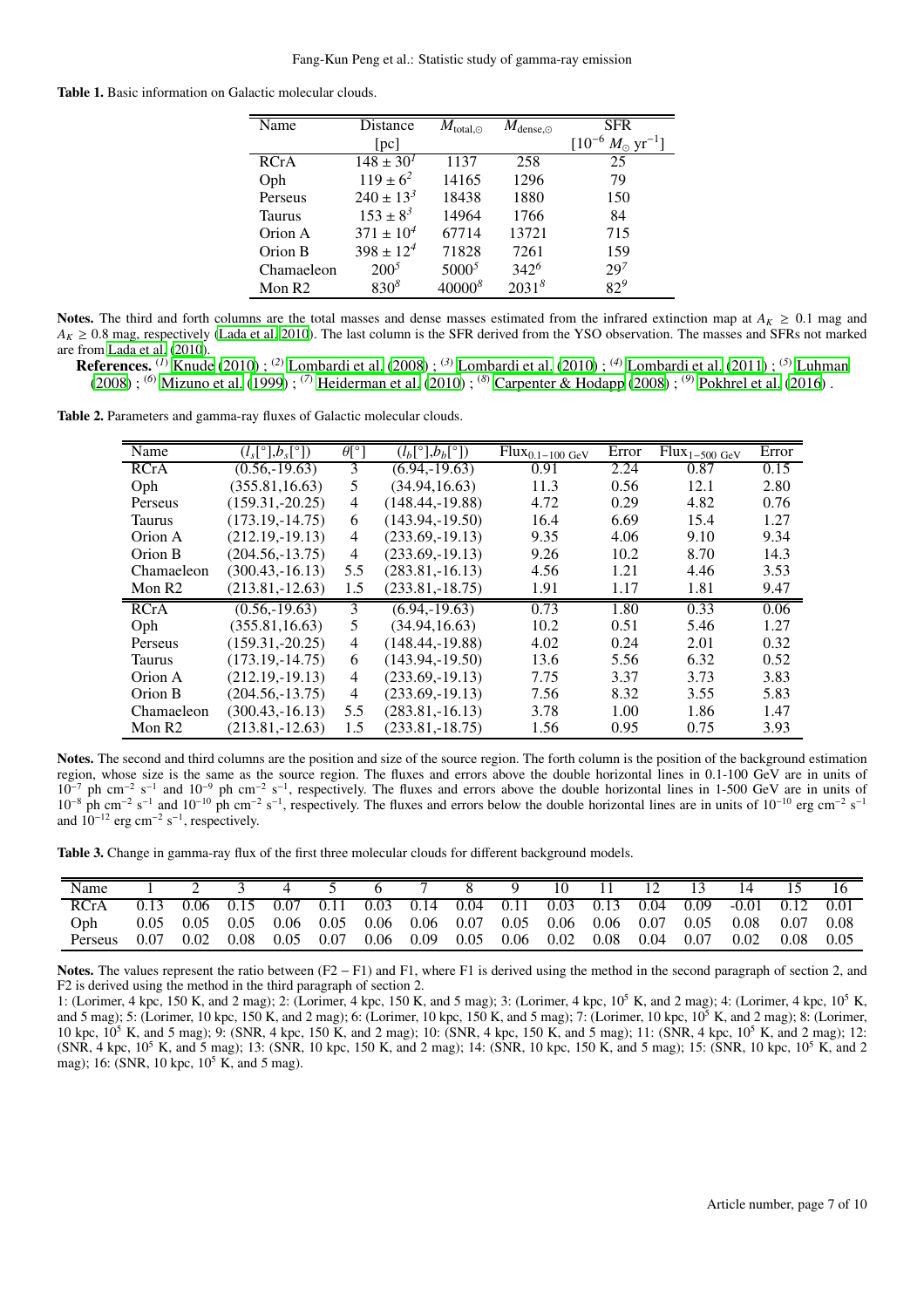|  | Table 4. Parameters and gamma-ray luminosities of star-forming galaxies. |  |  |  |
|--|--------------------------------------------------------------------------|--|--|--|
|  |                                                                          |  |  |  |

<span id="page-7-0"></span>

| Name            | Distance | $L_{0.1-100 \text{ GeV}}$                   | $L_{1-500~\mathrm{GeV}}$         | <b>SFR</b>                    | $M_{\odot,9}$           |
|-----------------|----------|---------------------------------------------|----------------------------------|-------------------------------|-------------------------|
|                 | [Mpc]    | $[erg s^{-1}]$                              | [erg $s^{-1}$ ]                  | $[M_{\odot} \text{ yr}^{-1}]$ |                         |
| Milky Way       | $\cdots$ | $(8.20 \pm 2.40) \times \overline{10^{38}}$ | $\cdots$                         | $1 - 3^1$                     | $4.90 \pm 0.45^2$       |
| <b>LMC</b>      | 0.05     | $(4.70 \pm 0.50) \times 10^{37}$            | $(2.94 \pm 0.05) \times 10^{37}$ | $0.20 - 0.25^3$               | $0.53 \pm 0.02^4$       |
| <b>SMC</b>      | 0.06     | $(1.10 \pm 0.30) \times 10^{37}$            | $(7.57 \pm 0.34) \times 10^{36}$ | $0.04 - 0.08^5$               | $0.45 \pm 0.04^6$       |
| M31             | 0.78     | $(4.60 \pm 1.00) \times 10^{38}$            | $(6.31 \pm 0.21) \times 10^{37}$ | $0.35 - 11$                   | $7.66 \pm 2.21^{\circ}$ |
| <b>NGC 253</b>  | 2.5      | $(6.00 \pm 2.00) \times 10^{39}$            | $(3.51 \pm 0.40) \times 10^{39}$ | $3.5 - 10.4^8$                | $2.20^{9}$              |
| M82             | 3.4      | $(1.50 \pm 0.30) \times 10^{40}$            | $(7.74 \pm 0.28) \times 10^{39}$ | $13 - 33^{10}$                | $2.72^{9}$              |
| <b>NGC 2146</b> | 15.2     | $(4.62 \pm 2.43) \times 10^{40}$            | $(3.39 \pm 1.20) \times 10^{40}$ | $26.6 - 79.7$ <sup>11</sup>   | $5.98^{9}$              |
| Arp $220$       | 74.7     | $(1.78 \pm 0.30) \times 10^{42}$            | $(6.24 \pm 2.21) \times 10^{41}$ | $254.8 - 764.3$ <sup>11</sup> | $37.5^{9}$              |
|                 |          |                                             |                                  |                               |                         |

Notes. The distances are provided by [Ackermann et al. \(2012a](#page-4-2)). The gamma-ray luminosities of the Milky Way *L*0.1−100 GeV have been estimated using a numerical model of CR propagation and interactions in the ISM [\(Strong et al. 2010\)](#page-4-51).  $M_{\odot,9}$  is  $M_{\odot}/10^9$ .

References. (*1*) [Yin et al.](#page-5-9) [\(2009\)](#page-5-9) ; (*2*) [Paladini et al.](#page-4-52) [\(2007\)](#page-4-52) ; (*3*) [Hughes et al. \(2007\)](#page-4-53) ; (*4*) [Staveley-Smith et al.](#page-5-10) [\(2003\)](#page-5-10); [Fukui et al.](#page-4-54) [\(2008](#page-4-54)) ; (*5*) [Wilke et al. \(2004\)](#page-5-11) ; (*6*) [Stanimirovic et al. \(1999](#page-4-55)); [Leroy et al. \(2007\)](#page-4-56) ; (*7*) [Braun et al. \(2009\)](#page-4-57); [Nieten et al.](#page-4-58) [\(2006\)](#page-4-58) ; (*8*) [Lenc & Tingay \(2006\)](#page-4-59) ; (*9*) [Gao & Solomon \(2004\)](#page-4-23) ; (*10*) [Förster Schreiber et al. \(2003](#page-4-60)) ; (*11*) [Cillis et al. \(2005\)](#page-4-61) .

<span id="page-7-1"></span>**Table 5.** Results of the two-parameter correlation for  $L_{1-500 \text{ GeV}}$  and SFR in our sample.

| $\mathbf{r}$ |                | а                |                        |  |      |  |  |  |  |  |
|--------------|----------------|------------------|------------------------|--|------|--|--|--|--|--|
| Clouds       |                |                  |                        |  |      |  |  |  |  |  |
| 0.73         | 0.004          | $+1.9.$<br>37.31 | $\Lambda$ <sup>-</sup> |  |      |  |  |  |  |  |
| Galaxies     |                |                  |                        |  |      |  |  |  |  |  |
| በ 996        | $\sim 10^{-6}$ | 38.29            |                        |  | 0.15 |  |  |  |  |  |
|              |                |                  |                        |  |      |  |  |  |  |  |

Notes.  $r$  is the Pearson correlation coefficient, and  $p$  is the chance probability. We model the two-parameter correlation using the form  $logL<sub>y</sub> = a + blog(SFR)$ .  $\sigma$  is introduced to accommodate intrinsic scatter and measurement errors.  $\delta$  is the dispersion of a regression model with standard deviation of  $L_y^r$  from  $L_y$ , where *r* marks the  $L_y$  value derived from the regression model. The coefficients of *a*, *b*, and  $\sigma$  are constrained simultaneously by maximizing the joint likelihood function.

<span id="page-7-2"></span>Table 6. Results of the two-parameter correlation for *L*<sub>1−500 GeV</sub> and M in our sample.

| r    |                | a                       |                        | $\sigma$ |      |  |  |  |  |  |  |
|------|----------------|-------------------------|------------------------|----------|------|--|--|--|--|--|--|
|      | Clouds-dense   |                         |                        |          |      |  |  |  |  |  |  |
| 0.85 | 0.007          | $30.23^{+0.89}_{-0.00}$ | $0.92^{+0.28}$         |          | 0.31 |  |  |  |  |  |  |
|      | Clouds-total   |                         |                        |          |      |  |  |  |  |  |  |
| 0.97 | $\sim 10^{-4}$ | $28.90^{+0.54}_{-0.55}$ |                        | ብ በ6     | 0.15 |  |  |  |  |  |  |
|      | Galaxies       |                         |                        |          |      |  |  |  |  |  |  |
| 0.80 | 0.03           | $18.86^{+8.59}_{-8.27}$ | $2.14^{+0.88}_{-0.88}$ |          | 0.0  |  |  |  |  |  |  |
|      |                |                         |                        |          |      |  |  |  |  |  |  |

Notes. *r* is the Pearson correlation coefficient, and *p* is the chance probability. We model the two-parameter correlation using the form  $\log L_y = a +$  $b\log(M)$ .  $\sigma$  is introduced to accommodate intrinsic scatter and measurement errors.  $\delta$  is the dispersion of a regression model with standard deviation of  $\overline{L}_{\gamma}^{r}$  from  $L_{\gamma}$ , where *r* marks the  $L_{\gamma}$  value derived from the regression model. The coefficients of *a*, *b*, and  $\sigma$  are constrained simultaneously by maximizing the joint likelihood function.

<span id="page-7-3"></span>Table 7. Results of the three-parameter correlation for *L*<sub>1−500 GeV</sub>, SFR, and M in our sample.

|       |                | a                         |          |         |              |  |
|-------|----------------|---------------------------|----------|---------|--------------|--|
|       |                |                           | Clouds   |         |              |  |
| 0.979 | $\sim 10^{-5}$ | $26.67+2.02$<br>.<br>1.90 | ብ 29     | ن کے با | 0.10<br>0.06 |  |
|       |                |                           | Galaxies |         |              |  |
| n aa7 | $\sim 10^{-6}$ |                           | ر. 1     | ∩ົາເ    |              |  |

Notes. *r* is the Pearson correlation coefficient, and *p* is the chance probability. We model the three-parameter correlation using the form log*L*<sub>γ</sub> =  $a + b\log(SFR) + c\log(M)$ .  $\sigma$  is introduced to accommodate intrinsic scatter and measurement errors.  $\delta$  is the dispersion of a regression model with standard deviation of  $L_y^r$  from  $L_y$ , where *r* marks the  $L_y$  value derived from the regression model. The coefficients of *a*, *b*, *c*, and  $\sigma$  are constrained simultaneously by maximizing the joint likelihood function.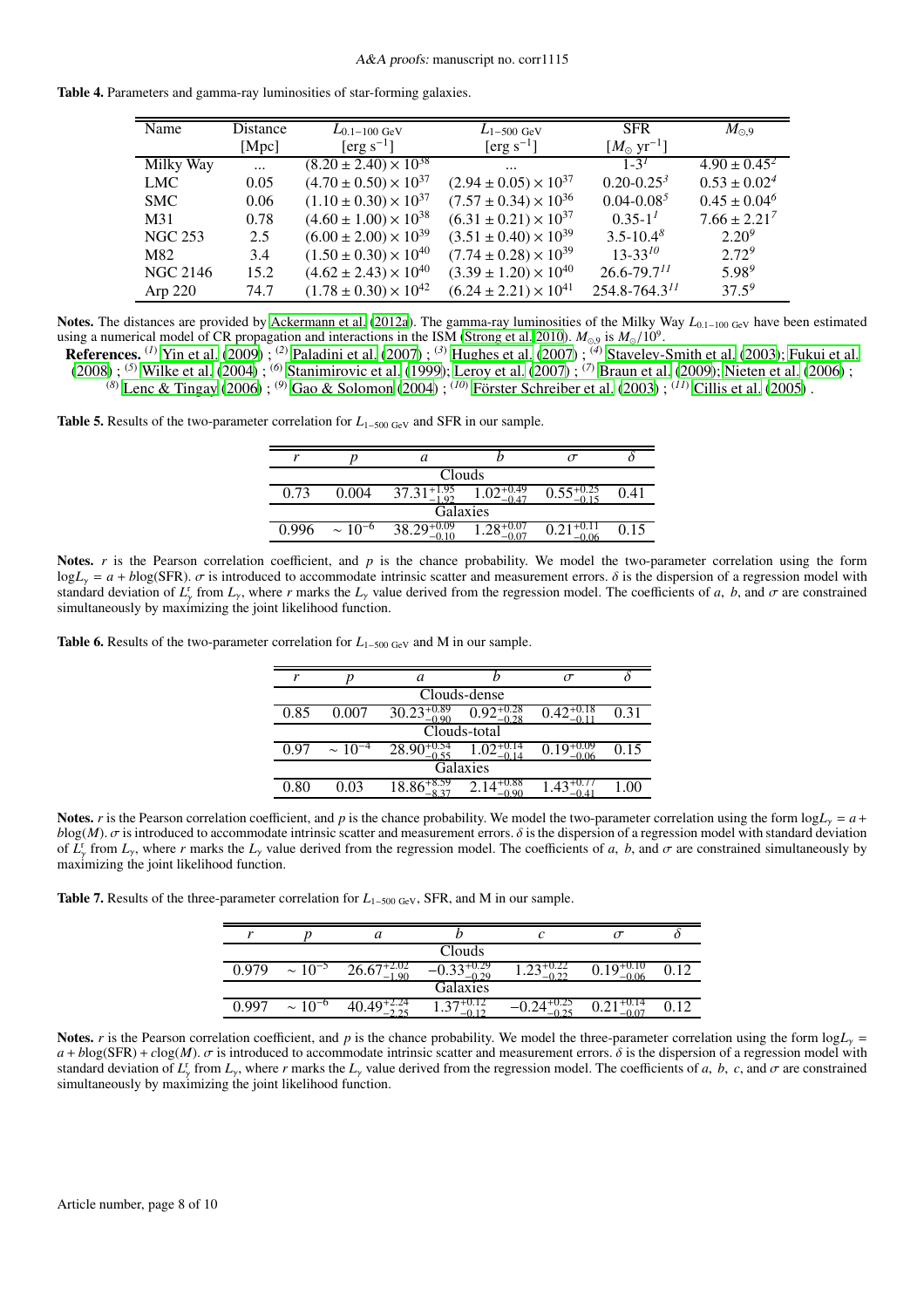#### Fang-Kun Peng et al.: Statistic study of gamma-ray emission

<span id="page-8-0"></span>Table 8. Results of the three-parameter correlation for *L*<sub>0.1−100 GeV</sub>, SFR, and M in our sample.

| r     |                | a                                      |                         |  |  |
|-------|----------------|----------------------------------------|-------------------------|--|--|
|       |                |                                        | Clouds                  |  |  |
| 0.976 | $\sim 10^{-5}$ | $27.16\substack{+1.98 \\ 2.12}$<br>213 |                         |  |  |
|       |                |                                        | Galaxies                |  |  |
| 0.998 | $\sim 10^{-8}$ | $35.70^{+1.61}_{-1.50}$                | $1.16^{+0.09}$<br>-0.09 |  |  |
|       |                |                                        |                         |  |  |

Notes. *r* is the Pearson correlation coefficient, and *p* is the chance probability. We model the three-parameter correlation using the form  $\log L_y$  =  $a + b\log(SFR) + c\log(M)$ .  $\sigma$  is introduced to accommodate intrinsic scatter and measurement errors.  $\delta$  is the dispersion of a regression model with standard deviation of  $L_y^r$  from  $L_y$ , where *r* marks the  $L_y$  value derived from the regression model. The coefficients of *a*, *b*, *c*, and  $\sigma$  are constrained simultaneously by maximizing the joint likelihood function.